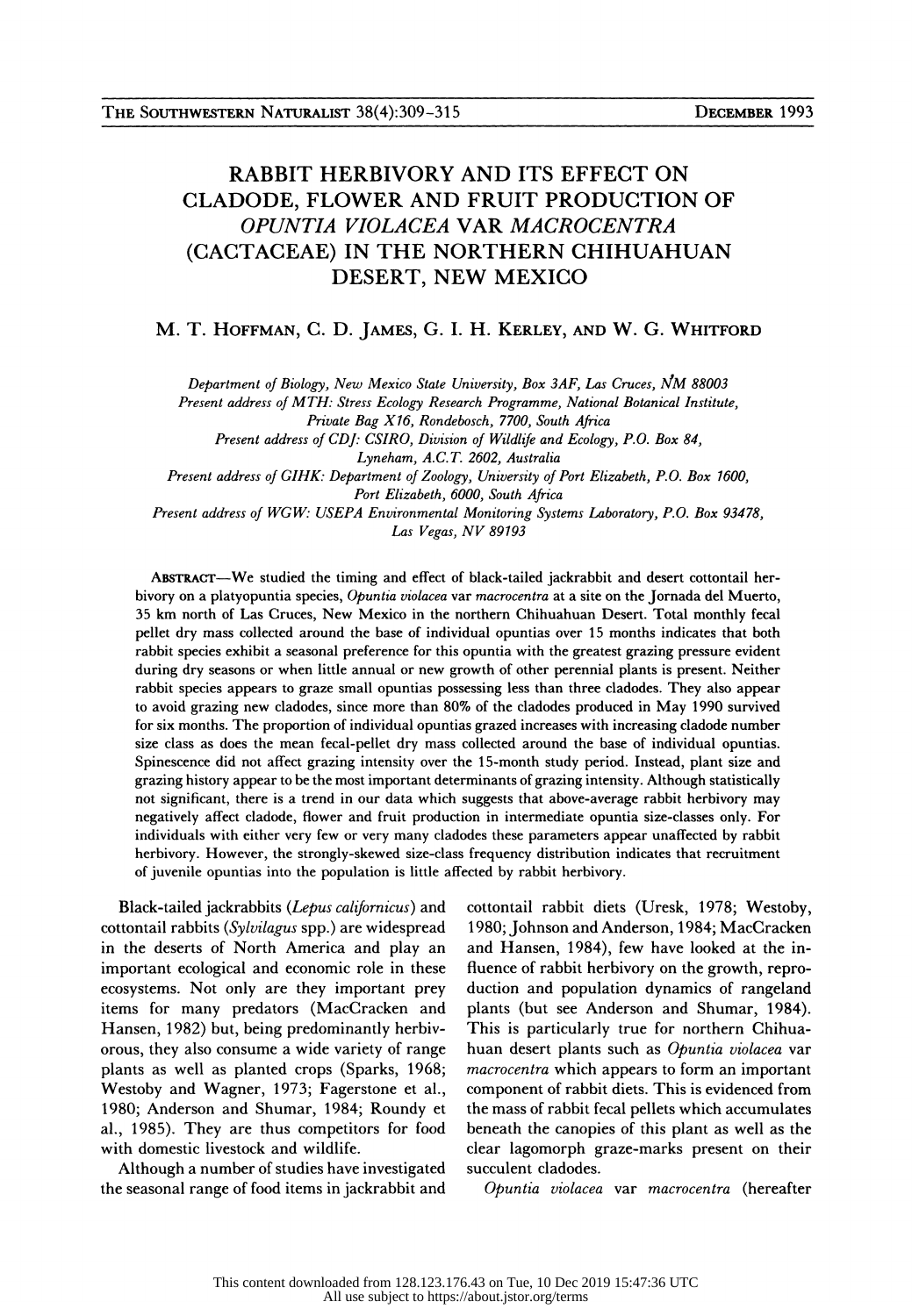called O. violacea), a platyopuntia, is widely dis tributed in southern Arizona and southern New Mexico and is one of three varieties of the species (Earle, 1980). Adult plants may consist of up to 180 or more jointed flattened photosynthetic stems, called cladodes, each of which may be up to 0.2 m long. Although the jointed cladodes form as cending branches, adults seldom reach more than 0.75 m in height. In southern New Mexico, where this study was conducted, the yellow flowers, up to 65 mm in diameter first appear in May with the long (30 to 60 mm) fleshy fruits developing in June.

 We asked three main questions in this study. First, when do rabbits graze *O. violacea*? Specif ically, we sought to understand if there were pre ferred seasons or times in the year in which rab bits turned to this species as a forage source. Second, which individuals of this plant species do rabbits prefer, and can their choices be explained by reference to the size of the plant, level of spi nescence or grazing history? Finally, what are the effects of rabbit herbivory on new cladode growth, flower and fruit production and plant mortality of O. violacea, and is this affected by plant size?

MATERIALS AND METHODS-The study was con ducted from March 1990 to July 1991 on the Jornada del Muerto, 35 km NNE of Las Cruces, in Dona Ana County, New Mexico, at the New Mexico State Uni versity College Ranch. The study site is situated about 5 km south of the Jornada Long Term Ecological Research (LTER) site in the northern Chihuahuan desert (see Wondzell et al., 1987 for a description of the LTER site). The study site is on an alluvial pied mont, at the base of a bajada comprised of deep, coarse grained, gravelly sediments. Mean annual rainfall for the region is 211 mm  $(SD = 77$  mm) and monthly rainfall totals were determined from an on-site rain gauge. The study site is dominated by Larrea tridentata and Prosopis glandulosa var glandulosa. Other common plants include Zinnia grandiflora, Yucca elata, Y. baccata and Opuntia violacea var macrocentra.

 A 1-ha site was randomly located on the bajada and subdivided into 100, 10-m  $\times$  10-m plots. Each of these contiguous plots was searched, and all  $O$ . violacea in dividuals present were numbered and mapped to assist in relocation. The number of jointed cladodes were counted and an index of cladode spinescence given for each plant. This index ranged from 1 (less than 20% of the areoles of the jointed cladodes contain spines) to 5 (80-100% of areoles contain spines) and was esti mated independently by two observers and then av eraged.

Black-tailed jackrabbits (Lepus californicus) and des ert cottontails (Sylvilagus auduboni) are present on the Jornada del Muerto. We assumed that these two lago morphs were the main grazers on  $O$ . violacea cladodes in our study area since we found no evidence of other species having grazed this succulent. A permanent 1,000-m transect, situated 3 km north of the study site in a similar vegetation type and position on the bajada, exists as part of an on-going LTER rabbit monitoring program. This transect was sampled every month and rabbit densities were calculated using a modification of the method proposed by Emlen (1971). When walk ing the transect, the distance to a flushed rabbit was recorded and an average detection distance derived. This was then doubled to calculate the width of a sample belt that would encompass the animals detected and finally expressed as the number of animals per ha.

 Initially, all rabbit fecal pellets were removed from a 0.75-m radius around the plants in the 1-ha site in March 1990. They were oven-dried at 60°C for three days and weighed. Thereafter all plants were visited monthly from May 1990 until July 1991 and the pellets were removed from the same area and oven-dried and weighed. The total number of grazing incidents on the jointed cladodes was noted in March 1990 and the number of new grazes determined each month for each plant until July 1991. We did not differentiate between heavily-grazed and lightly-grazed cladodes. To date accurately the time of grazing damage, we traced the graze outline on individual cladodes with a permanent ink marker. Any new grazing the following month could then be detected with ease. Since the dry mass of pellets collected from individual plants from May 1990 to July 1991 was highly significantly correlated with the number of grazed cladodes on individual plants (n = 144; Spearman rank correlation  $r_s = 0.92$ ; d.f. = 142;  $P < 0.0001$ ;  $y = 1.97x + 0.17$ , we used fecal pellet dry mass to indicate the intensity of grazing on each plant. We assumed that fecal pellets were depos ited while grazing on opuntias and not while resting in forms (shallow depressions) besides these plants. Observations of jackrabbit feeding behavior by Lech leitner (1958) indicate that this assumption is reason able.

 The number of cladodes, flowers and fruits produced on each plant in the period of May to June 1990 was counted. New cladodes produced in May 1990 were marked and their mortality was monitored for five months until October 1990. The mortality of individual plants during the course of study was also noted. We did not search for new individuals recruited into the plant population.

 We determined the influence of herbivory on new cladode, flower and fruit production in May to June 1990, for each cladode-number size-class separately. Mean and standard error estimations of the number of new cladodes, flowers and fruits produced in indi viduals with less than the mean amount of fecal pellet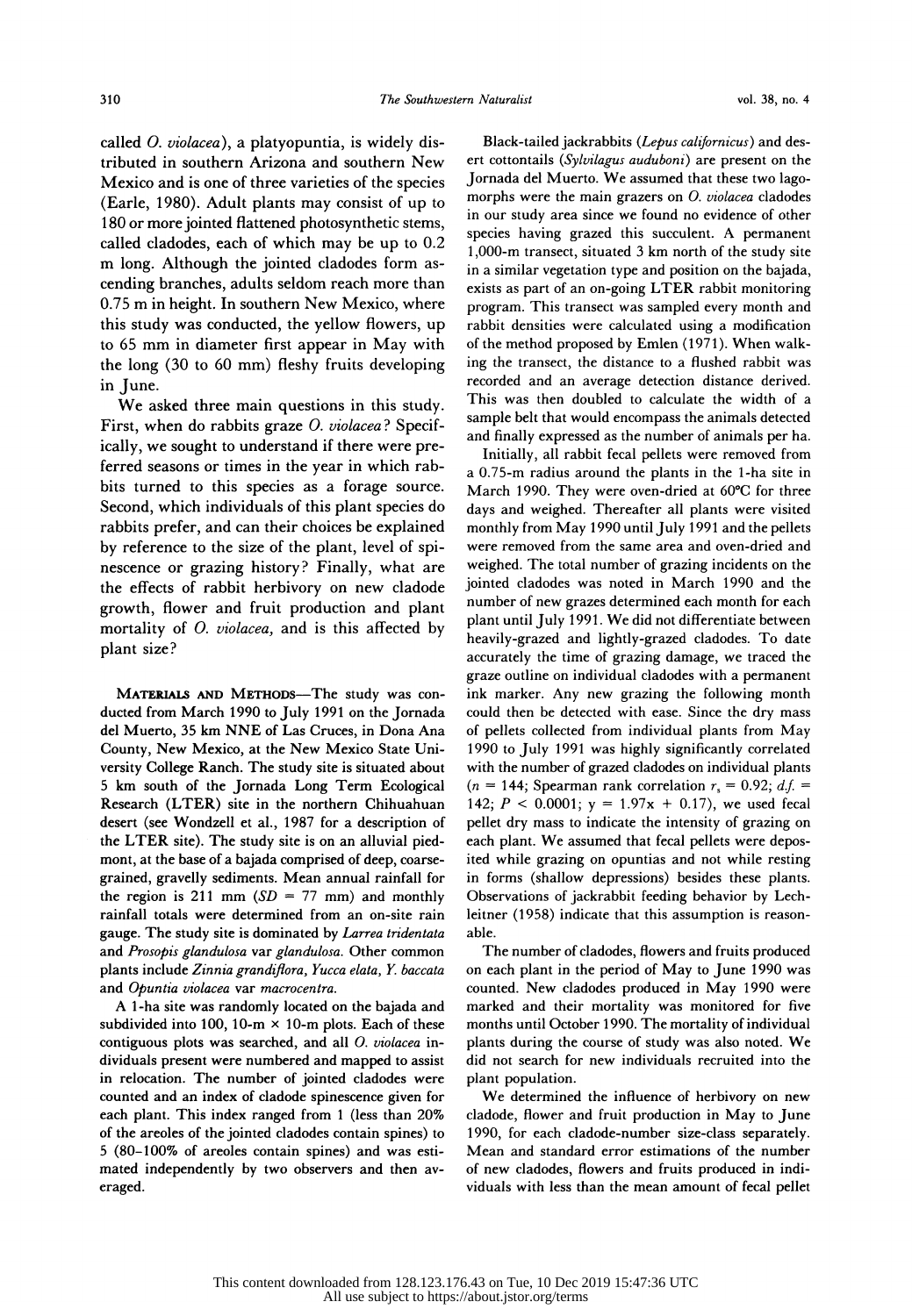dry mass collected from a 0.75-m radius around their base, were compared with individuals with more than the mean fecal pellet dry mass in each cladode size class.

RESULTS-One hundred and forty-four O. vio lacea individuals were counted on the 1-ha site. The population was strongly skewed towards ju veniles, with 49% of the individuals having five or less jointed cladodes and only 10% possessing 36 or more jointed cladodes (Fig. 1).

 Six individuals died during the course of the study. Five of these six plants had five or fewer cladodes and there was no evidence of grazing on these individuals. The sixth plant that died had 19 cladodes. Around the base of this plant we collected, an above average, 61.37 g dry mass of fecal pellets in March 1990. Grazing pressure was strongly implicated in the death of this in dividual.

 Monthly estimates of rabbit abundance from the 1,000-m LTER transect show that the num ber of black-tailed jackrabbits in the area ranged from 0 to 2.1/ha (mean =  $0.5/ha$ ). Although desert cottontails were not seen in any month on the 1,000-m transect they were occasionally ob served in our study area. The fact that two distinct fecal pellet size-classes were usually collected from the study site every month, suggests that desert cottontails were frequent visitors to the study area. The smaller pellet size class had a mean dry mass of between 0.05 and 0.075 g and probably re flected desert cottontail activity. Data of mean pellet dry weights of a single desert cottontail roadkill confirmed this. The mean for the second size class of dung, which we suggest were from black-tailed jackrabbits, was between 0.20 and 0.23 g.

 Similarly, we observed two types of grazing on opuntia cladodes. In the first, only the epidermal layer between the glochids was removed and little internal supportive cladode tissue was consumed. In the second, epidermal as well as fibrous in ternal cladode tissue was consumed leaving a semi circular grazing shadow with varying amounts of the grazed cladode still intact. Pellet size was related to grazing type. We suspect that this might reflect different feeding behaviors of the two rab bits on O. violacea, with desert cottontails respon sible for the former and black-tail jackrabbits the latter grazing type.

 Irrespective of the type of grazing, the outer cladodes of opuntias were grazed most heavily



FIG. 1-Number of Opuntia violacea var macrocentra individuals ( $n = 144$ ) in each size class on a 1-ha site in the northern Chihuahuan desert, New Mexico.

 and grazing progressed from outer to inner clad odes. The specific architectural arrangement of cladodes on a plant and the way in which this was altered by grazing, appeared to be an im portant determinant of grazing intensity. We found it difficult, however, to quantify or measure this parameter.

 The total monthly dry mass of fecal pellets collected around the base of the opuntias changed by two orders of magnitude between seasons and by an order of magnitude between some months (Fig. 2). Pellet drv-mass collected around  $O. vio$  lacea was 278 g for the 1-ha site in June 1990 (early summer) and then dropped to less than 30 g the next month. Pellet dry mass increased again from January to March 1991 (winter to early spring). There was a slight increase in pellet dry mass in June 1990 but this dropped again in July 1991. Monthly pellet dry mass and rainfall totals were not correlated ( $n = 15$ ;  $d.f. = 13$ ;  $r = 0.25$ ;  $P > 0.1$ ).

 Fifty-one percent of 0. violacea individuals in the 1-ha site were grazed at least once during the study. Grazing was observed only on individuals with three or more cladodes. The proportion of individuals grazed in each cladode-number size class was highest for the larger size classes (Fig. 3). More than 90% of  $O.$  violacea individuals with 21 cladodes or more were grazed at least once during the study. Mean dry mass (g) of pellets collected around the bases of individual plants generally increased with increasing cladode number size class.

Grazing intensity (total dry mass of fecal pel-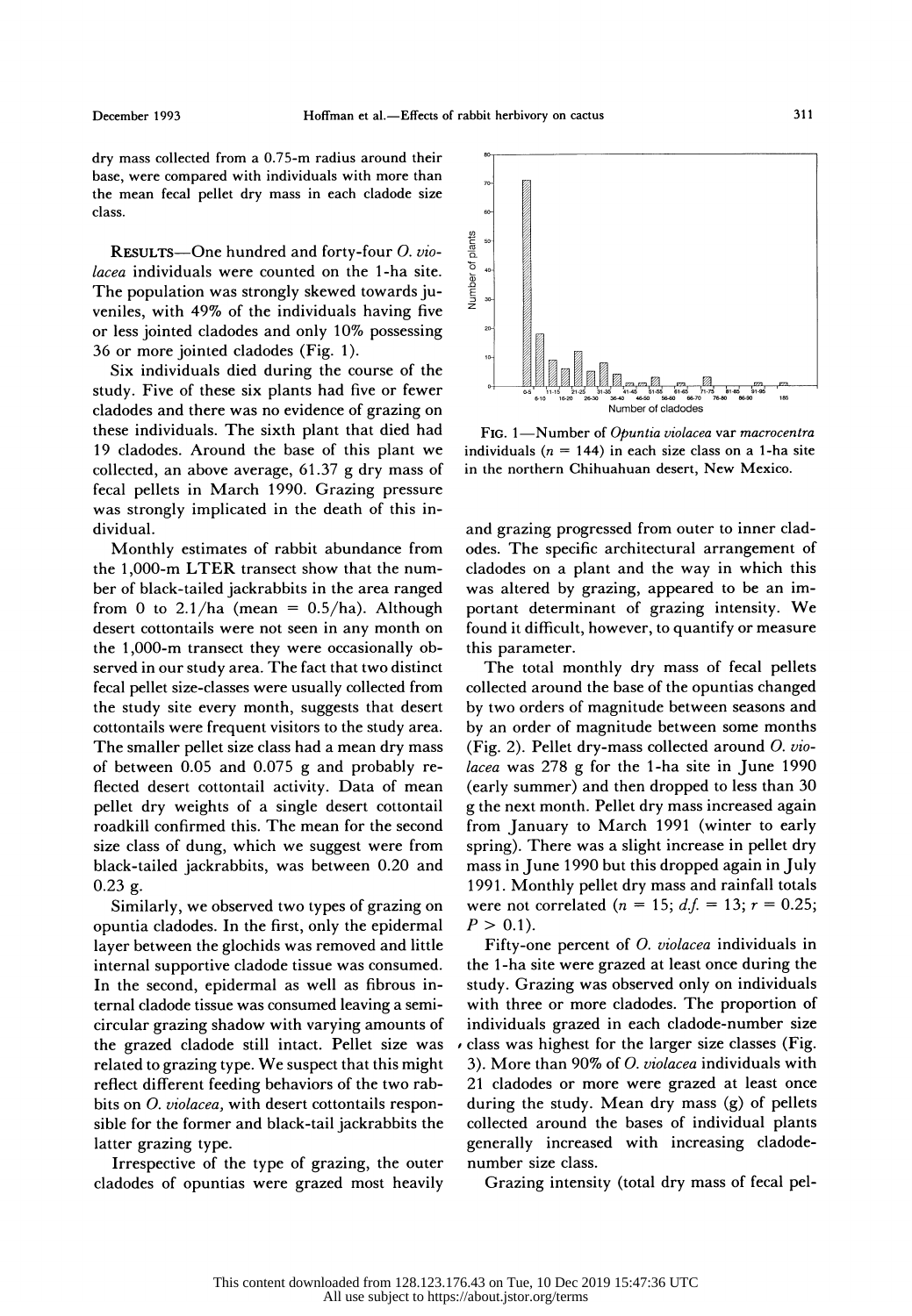

FIG. 2-Total monthly fecal pellet dry mass  $(g)$  col lected from a 0.75-m radius around the base of 144 Opuntia violacea var macrocentra individuals and on site monthly rainfall histograms for the period May 1990 to July 1991.

 lets collected in a 0.75-m radius beneath an in dividual opuntia for the period May 1990 and July 1991) was not correlated with spinescence  $(n = 144; r_s = 0.06; P > 0.49)$ , but was significantly correlated with the number of cladodes  $(n)$  $= 144$ ;  $r = 0.72$ ;  $P < 0.0001$ ), and the total amount of fecal pellet dry mass collected beneath individuals in March 1990 at the start of the study  $(n = 144; r = 0.59; P < 0.0001)$ . Fifty-two per cent of the variance in grazing intensity on an individual opuntia for the period May 1990 to July 1991 could be accounted for in the following  $(2.7\%)$ model (d.f. = 141;  $F = 77.4$ ;  $P < 0.0001$ ):



FIG. 3-Proportion of Opuntia violacea var macro centra individuals grazed in different size classes (shad ed bars) and mean fecal pellet dry mass (g) per size class  $(+SE)$  (open bars) at a site in the northern Chihuahuan desert for the period May 1990 to July 1991.



FIG. 4-Proportion of Opuntia violacea var macro centra individuals producing new cladodes (filled bars), flowers (dotted bars) and fruits (open bars) in different size classes from May to June 1990 at a site in the northern Chihuahuan desert.

$$
GI = -1.79 + 0.44N + 0.27F
$$

where  $GI = Grazing$  intensity;  $N = Number$  of cladodes and  $F = Fecal$  pellet dry mass collected beneath 0. violacea individuals in March 1990.

 The proportion of individuals bearing new cladodes was high for all size classes (Fig. 4). The number of new cladodes produced was signifi cantly positively correlated with the number of existing cladodes, flowers, fruits and fecal pellet dry mass (Table 1). More than 80.3% ( $SE =$  2.7%) of those cladodes initiated in May 1990 survived until October 1990.

 No flowers were initiated on individuals pos sessing less than three cladodes and only those plants having seven or more cladodes contributed substantially to the total number of flowers pro duced for the population (Fig. 4). The number of flowers produced was significantly correlated with number of existing cladodes, number of new cladodes and fecal pellet dry mass in May 1990 (Table 1).

 Fruit production followed a similar pattern to that of flower production, increasing with in creasing size class but then decreasing in the larg est size class (Fig. 4). Fruit production was pos itively correlated with number of existing cladodes, flower production new cladode production and fecal pellet dry mass (Table 1).

 Differences in the mean number of new clad odes produced in May 1990 between individual opuntias that had been grazed more heavily and individuals that had been grazed more lightly,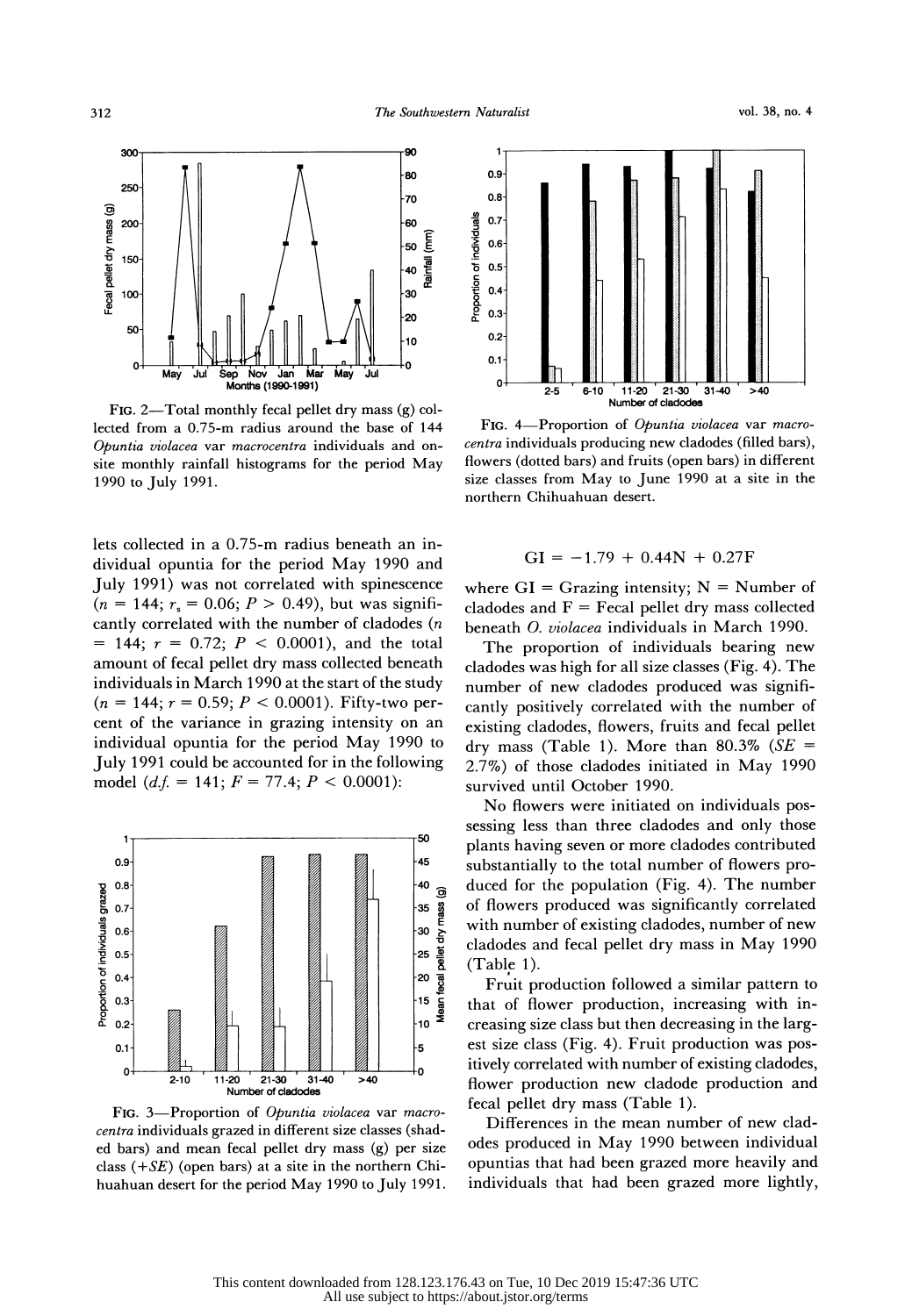TABLE 1-Spearman rank correlations for 1990 be tween total number of cladodes, and numbers of new cladodes, flowers and fruits, and grazing intensity (rab bit fecal dry-mass from a 0.75-m plant radius) of 144<br>
Opuntia violacea var macrocentra at a 1-ha site in the<br>
northern Chihuahuan desert. All coefficients are significant at  $P < 0.0001$ .<br>
New Opuntia violacea var macrocentra at a 1-ha site in the northern Chihuahuan desert. All coefficients are significant at  $P < 0.0001$ .

|               | New                       |      |      |          |
|---------------|---------------------------|------|------|----------|
|               | Cladodes cladodes Flowers |      |      | - Fruits |
| New cladodes  | 0.61                      |      |      |          |
| Flowers       | 0.81                      | 0.58 |      |          |
| <b>Fruits</b> | 0.58                      | 0.47 | 0.77 |          |
| Fecal pellet  |                           |      |      |          |
| dry mass      | 0.68                      | 0.37 | 0.59 | 0.42     |

 were highest for individuals possessing 11 to 40 cladodes (Fig. 5a) There was little difference be-<br>tween the two groups in the smallest and largest<br>cladode size classes. Although the trend suggests<br>a greater influence of grazing on intermediate size tween the two groups in the smallest and largest  $\frac{3}{2}$   $\frac{3}{25}$  cladode size classes. Although the trend suggests a greater influence of grazing on intermediate size classes, non-parametric Mann-Whitney two sample tests showed no significant differences be tween the two groups in any of the size classes.

 Differences in the mean number of flowers and fruits produced in May 1990 between the two grazing groups were greatest for individuals with 11 to 30 cladodes (Fig. 5). There was little dif ference between the two groups in the smallest and two larger cladode size classes. There was, however, considerable variation between individ uals in the same group for most size classes. Again, while the trend is evident, non-parametric Mann- $\vec{e}$  5 Whitney two-sample tests showed no significant differences between the two groups in any of the size classes (Fig. 5).

 DIscussIoN-Rabbits do not graze opuntias continuously at this site, but instead exhibit a seasonal preference, shifting to these succulents as a forage source during dry season or when little annual or new growth of other perennial plants in present. This confirms the general con clusions of MacCracken and Hansen (1984) and Westoby (1980) who suggest that, since jackrab bits obtain much of their water from their food, particularly during dry periods, they are likely to select for succulence. These and other studies (e.g., Uresk, 1978) all suggest that rabbits switch between grasses, forbs, succulents and shrubs de pending on seasonal moisture, temperature and dormancy conditions.



FIG. 5-Mean number of (a) new cladodes; (b) flowers and (c) fruits  $(+SE)$  produced in May 1990 by Opuntia violacea var macrocentra individuals in each cladode size class for individuals with less than the mean amount of fecal pellet dry mass (g) collected from a 0.75-m radius around their bases (shaded bars) and for individuals with greater than the mean amount of fecal pellet dry mass (g) collected from around their bases (open bars).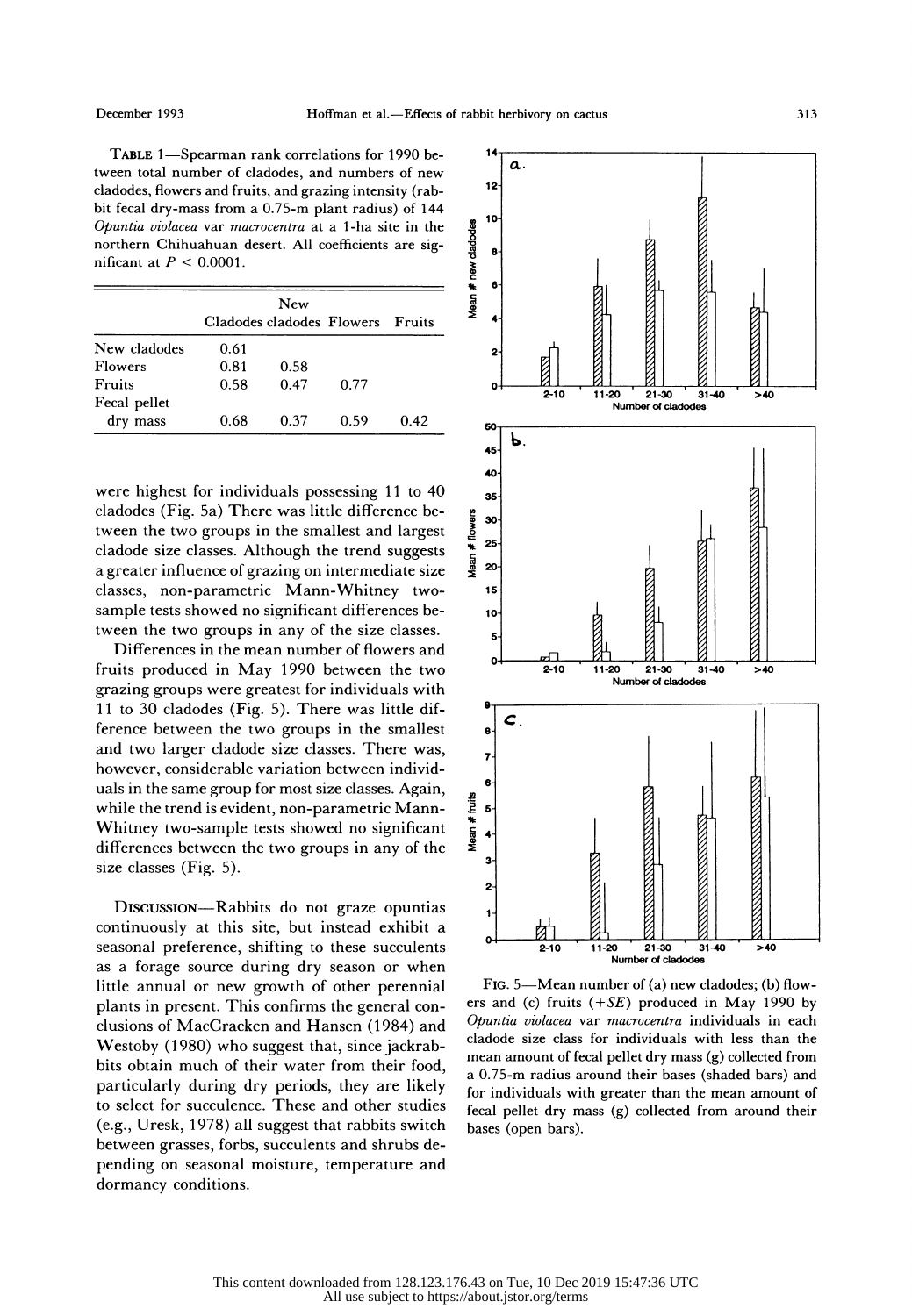very little new growth is present in these com-<br>munities from winter to early spring (November<br>to February), particularly during dry years. Not surprisingly, therefore, we found in our study that<br>this period coincided with one of the two peaks<br>in rabbit grazing intensity on opuntias.

The second peak in grazing intensity occurred<br>in June but this was not consistent between years.<br>The nearly three-fold discrepancy in the fecal The nearly three-fold discrepancy in the fecal Despite the effect that grazing may have on<br>The nearly three-fold discrepancy in the fecal Despite the effect that grazing may have on pellet dry mass collected from the population in individual biomass and flower production in in- June 1990, (an unusually low monthly rainfall termediate size classes, there is little to indicate record for June see Kemp, 1983) and June 1991 that rabbit herbivory influences greatly the re- (an average monthly rainfall record) suggests that cruitment of new individuals into the population. (an average monthly rainfall record) suggests that<br>rabbit grazing intensity varies considerably from<br>year to year. It also suggests that moisture availyear to year. It also suggests that moisture avail-<br>year to year. It also suggests that moisture avail-<br>lacea is positively correlated with age, then the Ability and temperature as well as the availability good negative exponential function fit to cladode ability and temperature as well as the availability good negative exponential function fit to cladode of other forage sources may all influence the in- size class distributions for the population indi of other forage sources may all influence the intensity of rabbit herbivory on this species. The role that seasonal variations in chemical com position of opuntia cladodes has on jackrabbit and cottontail grazing intensity (Potter et al., 1986; Retamal et al., 1987) may also be important.

 Irrespective of the season, however, plant size and not spinescence seems to be a key determinant of whether a plant is grazed or not by these lago morphs. Grazing on individuals also appears rea sonably consistent between years.

 Herbivory influences new cladode, flower and fruit production and mortality differently in dif ferent 0. violacea size classes. Rabbit herbivory appears no to be directed at seedlings or individ uals with 10 or fewer cladodes. Growth, repro duction and mortality in this cladode size class appear little influenced by the low grazing in tensity. It is more likely that, in this size class, subtle microhabitat differences rather than dif ferences in levels of herbivory influence these measures. Individuals with 30 or more cladodes also appear to be little affected by herbivory. The greater volume and specific architecture of large individuals, as well as the fact that grazing occurs predominantly on peripheral, older cladodes, en sures that there remains enough photosyntheti cally-active material and primordia for new clad ode, flower and fruit production. Individuals in this cladode size-class may be above a threshold level where growth and reproduction are affected by rabbit grazing intensity. However, for indi-

 Kemp's (1983) study of plants at a nearby and viduals in size classes between these two extremes, remp s (1905) stay of plants at a nearby and through independence causes between mest two extremes,<br>comparable site provides details of plant pheno-<br>herbivory may have an important influence logical activity in the northern Chihuahuan des-<br>logical activity in the northern Chihuahuan des-<br>on the number of new cladodes, flowers and fruits ert and places the results of our study in a broader produced, as well as on plant mortality. In these community context. Kemp (1983) showed that size classes, rabbit herbivory may delay the onset very little new growth is present in these com-<br>very little new growth is present in these com-<br>of reproductive maturity largely through the re to February), particularly during dry years. Not removal or damage of cladodes containing repro surprisingly, therefore, we found in our study that ductive primordia. Although not statistically sigin period contribute with one of the two peaks. Integral, heavily grazied matrialis in these size<br>in rabbit grazing intensity on opuntias. The second peak in grazing intensity occurred production and, in one case, even death, compared<br>The second peak in grazing intensity occurred production and, in one case, even death, compared tardation of biomass production and through the nificant, heavily-grazed individuals in these size with lightly-grazed or ungrazed individuals.

> Assuming that the number of cladodes on O. vio cates that there is continuous regeneration of the species at this site (Daubenmire, 1968).

> While this study has focused on the influence of rabbit herbivory on opuntia growth, repro duction and mortality, the dependence of these animals on opuntias for survival during dry pe riods may be important. Johnson and Anderson (1984), for example, have shown that in south eastern Idaho, vegetation composition has a strong influence on jackrabbit densities. It is possible that the abundance of opuntias at any one site influences positively the number of rabbits that can be sustained by that site.

> Finally, while rabbit fecal-pellet removal is used in a number of studies investigating the ecol ogy of these mammals in their natural habitats (Roundy et al., 1985; Anderson and Shumar, 1986; McAdoo et al., 1987), two implications of this method, particularly for a study such as ours, need to be considered. Firstly, the effect of re moval of pellets on trail marking and home range use is not known. Although Smith (1990) points to studies that have reported that jackrabbits move about their home ranges via a system of trails, little is known about how they would identify or mark such trails. The role of fecal pellets in this regard may be important. However, our study has shown that dry mass of pellets collected from beneath opuntias for the period May 1990 to July 1991 was significantly correlated with dry pellet mass collected in March 1990. It appears, there